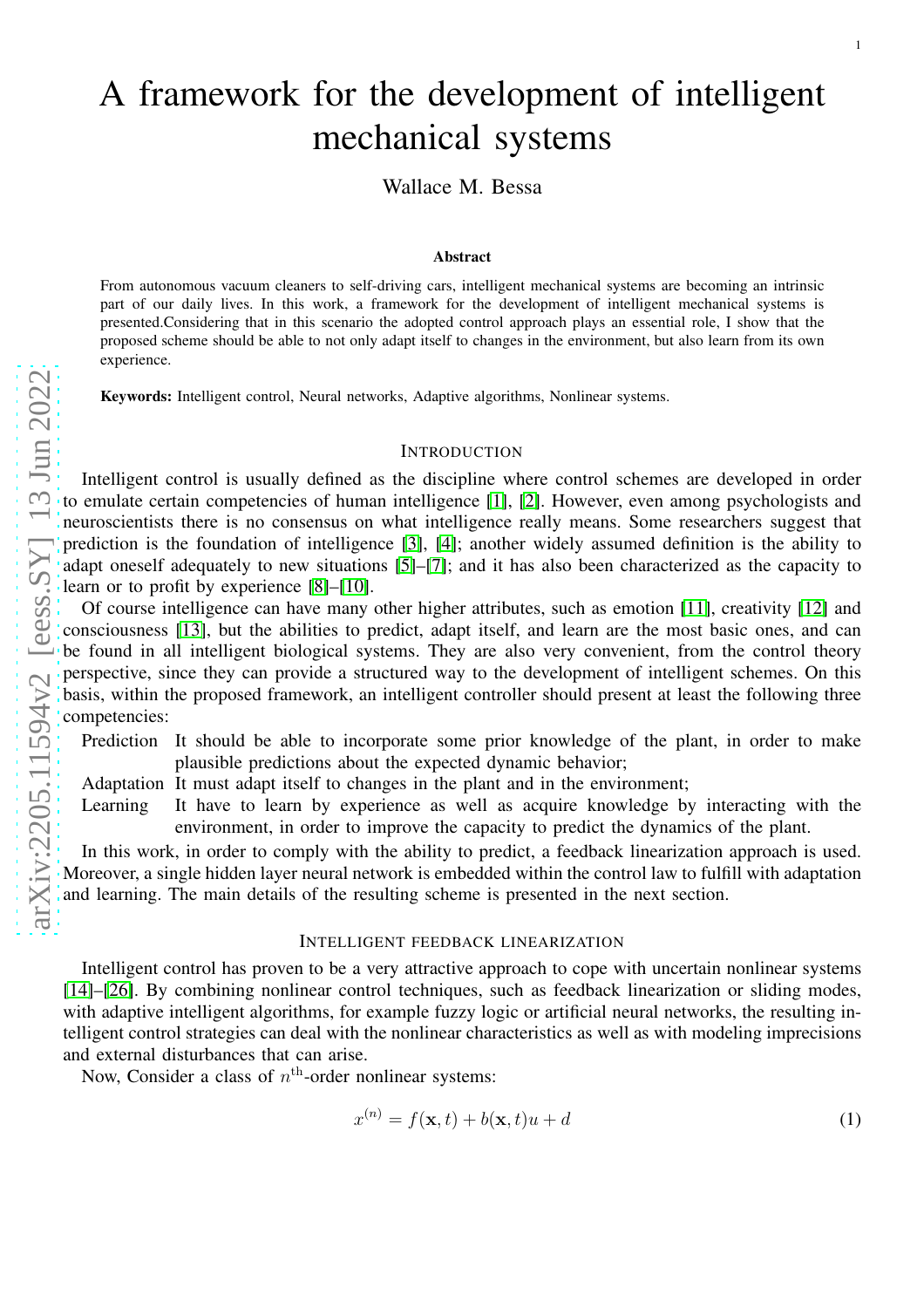where u is the control input, the scalar variable x is the output of interest,  $x^{(n)}$  is the n-th time derivative of  $x, \mathbf{x} = [x, \dot{x}, \dots, x^{(n-1)}]$  is the system state vector,  $f, b : \mathbb{R}^n \to \mathbb{R}$  are both nonlinear functions and d is assumed to represent all uncertainties and unmodeled dynamics regarding system dynamics, as well as any external disturbance that can arise.

In respect of the disturbance-like term  $d$ , the following assumption will be made:

## **Assumption 1.** *The disturbance* d *is unknown but continuous and bounded, i.e.*  $|d| \leq \delta$ *.*

Let me now define an appropriate control law based on conventional feedback linearization scheme that ensures the tracking of a desired trajectory  $x_d = [x_d, \dot{x}_d, \dots, x_d^{(n-1)}]$ , *i.e.* the controller should assure that  $\tilde{\mathbf{x}} \to 0$  as  $t \to \infty$ , where  $\tilde{\mathbf{x}} = \mathbf{x} - \mathbf{x}_d = [\tilde{x}, \dot{\tilde{x}}, \dots, \tilde{x}^{(n-1)}]$  is the related tracking error.

On this basis, assuming that the state vector x is available to be measured and system dynamics is perfectly known, *i. e.* there is no modeling imprecision nor external disturbance  $(d = 0)$  and the functions f and b are well known, with  $|b(\mathbf{x}, t)| > 0$ , the following control law:

<span id="page-1-0"></span>
$$
u = b^{-1}(-f + x_d^{(n)} - k_0 \tilde{x} - k_1 \dot{\tilde{x}} - \dots - k_{n-1} \tilde{x}^{(n-1)})
$$
\n(2)

guarantees that  $x \to x_d$  as  $t \to \infty$ , if the coefficients  $k_i$   $(i = 0, 2, ..., n - 1)$  make the polynomial  $p^{n} + k_{n-1}p^{n-1} + \cdots + k_0$  a Hurwitz polynomial [\[27\]](#page-3-1).

The convergence of the closed-loop system could be easily established by substituting the control law [\(2\)](#page-1-0) in the nonlinear system [\(1\)](#page-0-0). The resulting dynamical system could be rewritten by means of the tracking error:

$$
\tilde{x}^{(n)} + k_{n-1}\tilde{x}^{(n-1)} + \ldots + k_1\dot{\tilde{x}} + k_0\tilde{x} = 0
$$
\n(3)

where the related characteristic polynomial is Hurwitz.

However, since in real-world applications the nonlinear system [\(1\)](#page-0-0) is often not perfectly known, the control law [\(2\)](#page-1-0) based on conventional feedback linearization is not sufficient to ensure the exponential convergence of the tracking error to zero.

<span id="page-1-1"></span>Considering that neural networks can perform universal approximation [\[28\]](#page-3-2), I propose the adoption of a single hidden layer feedforward neural network within the control law, in order to compensate for d and to enhance the feedback linearization controller. The chosen network architecture is presented in Fig. [1,](#page-1-1) with Gaussian functions as neural basis functions,  $\varphi_i$ , and a filtered tracking error, s, as input.



Figure 1: Single hidden layer feedforward neural network.

Therefore, the control law with the fuzzy compensation scheme can be stated as follows

$$
u = b^{-1}[-f + x_d^{(n)} - k_0 \tilde{x} - k_1 \dot{\tilde{x}} - \dots - k_{n-1} \tilde{x}^{(n-1)} - \hat{d}(\tilde{\mathbf{x}})]
$$
(4)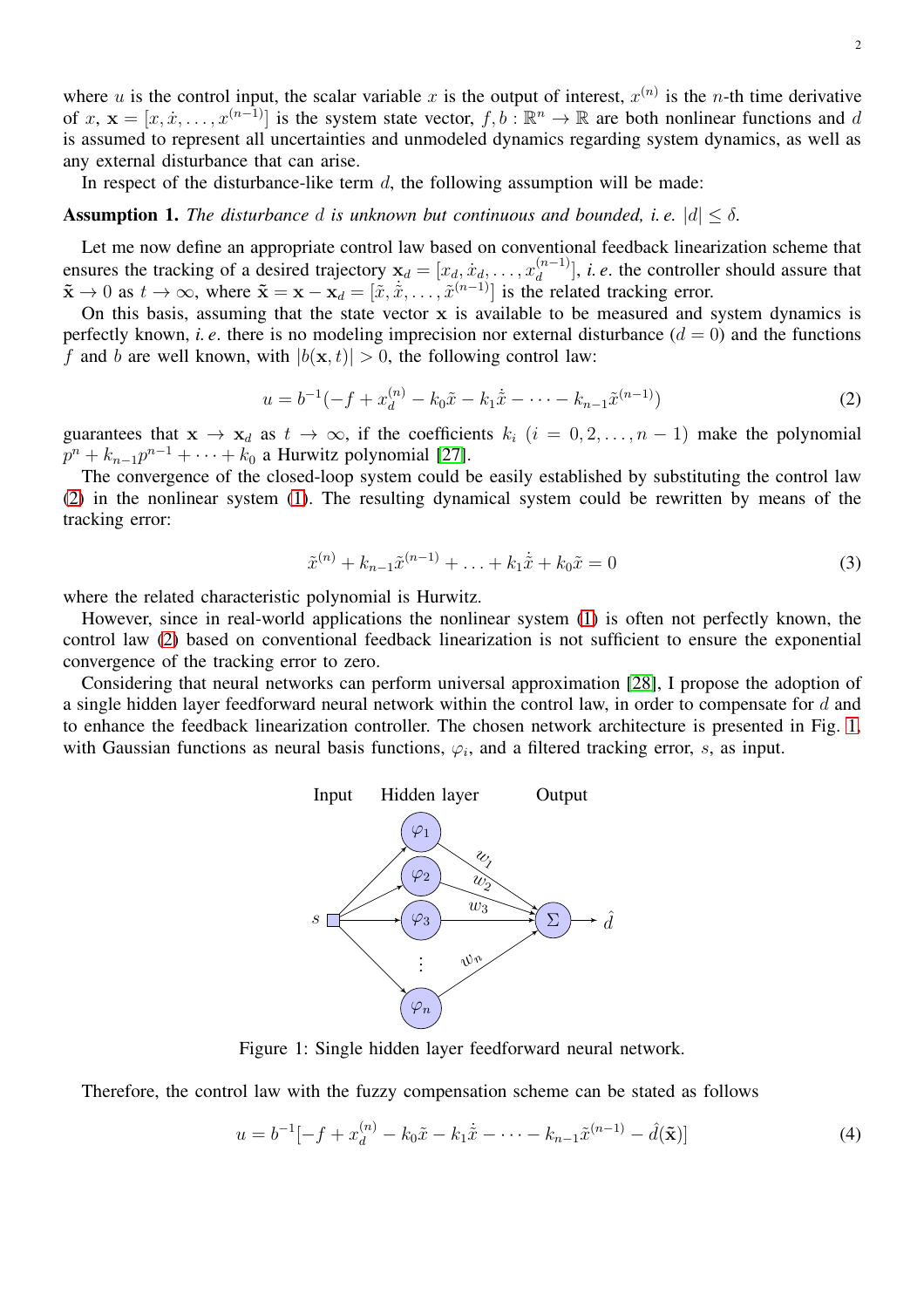and the related closed-loop system is:

$$
\tilde{x}^{(n)} + k_{n-1}\tilde{x}^{(n-1)} + \ldots + k_1\dot{\tilde{x}} + k_0\tilde{x} = \tilde{d}
$$
\n(5)

with  $\tilde{d} = \hat{d} - d$ .

Now, defining  $\mathbf{k}^T \tilde{\mathbf{x}} = k_{n-1} \tilde{x}^{(n-1)} + \ldots + k_1 \dot{\tilde{x}} + k_0 \tilde{x}$ , where  $\mathbf{k} = [c_0 \lambda^n, c_1 \lambda^{n-1}, \ldots, c_{n-1} \lambda], \lambda$  is a strictly positive constant and  $c_i$  states for binomial coefficients, *i.e.* 

$$
c_i = \binom{n}{i} = \frac{n!}{(n-i)! \, i!}, \quad i = 0, 1, \dots, n-1 \tag{6}
$$

the convergence of the closed-loop signals to a bounded region is assured.

More details about the boundedness and convergence properties of the resulting controller, as well as some numerical simulations to illustrate the overall system performance, should be presented in the final version of the manuscript.

## ACKNOWLEDGMENTS

This work was supported by the Alexander von Humboldt Foundation and the Brazilian Coordination for the Improvement of Higher Education Personnel.

#### **REFERENCES**

- <span id="page-2-1"></span><span id="page-2-0"></span>[1] K. M. Passino. Intelligent control for autonomous systems. *IEEE Spectrum*, 32(6):55–62, 1995.
- <span id="page-2-2"></span>[2] Panos J. Antsaklis. *Intelligent Control*. John Wiley & Sons, Inc., 2001.
- <span id="page-2-3"></span>[3] Rodolfo R. Llinás. *I of the Vortex: From Neurons to Self*. MIT Press, 2001.
- <span id="page-2-4"></span>[4] Jeff Hawkins and Sandra Blakeslee. *On Intelligence*. St. Martin's Griffin, 2004.
- [5] Alfred Binet and Théodore Simon. *The Development of Intelligence in Children*. Williams & Wilkins, Baltimore, 1916.
- <span id="page-2-5"></span>[6] Rudolf Pintner. Intelligence and its measurement: A symposium – V. *Journal of Educational Psychology*, 12(3):139–143, 1921.
- [7] Dennis Garlick. Understanding the nature of the general factor of intelligence: The role of individual differences in neural plasticity as an explanatory mechanism. *Psychological Review*, 109(1):116–136, 2002.
- <span id="page-2-6"></span>[8] Walter Dearborn. Intelligence and its measurement: A symposium – XII. *Journal of Educational Psychology*, 12(4):210–212, 1921.
- <span id="page-2-7"></span>[9] Donald Olding Hebb. *The Organization of Behavior*. Wiley & Sons, New York, 1949.
- <span id="page-2-8"></span>[10] Murray Shanahan. *The Technological Singularity*. MIT Press, 2015.
- [11] Daniel S. Levine. Brain pathways for cognitive-emotional decision making in the human animal. *Neural Networks*, 22(3):286–293, 2009.
- <span id="page-2-10"></span><span id="page-2-9"></span>[12] Paul J. Werbos. Intelligence in the brain: A theory of how it works and how to build it. *Neural Networks*, 22(3):200–212, 2009.
- <span id="page-2-11"></span>[13] Javier Sánchez-Cañizares. The role of consciousness in triggering intellectual habits. *Frontiers in Human Neuroscience*, 8(312), 2014.
- [14] Wallace Moreira Bessa. *Controle por Modos Deslizantes de Sistemas Dinâmicos com Zona Morta Aplicado ao Posicionamento de ROVs*. Tese (D.Sc.), COPPE/UFRJ, Rio de Janeiro, Brasil, 2005.
- [15] Wallace Moreira Bessa, Max Suell Dutra, and Edwin Kreuzer. Thruster dynamics compensation for the positioning of underwater robotic vehicles through a fuzzy sliding mode based approach. In *COBEM 2005 – Proceedings of the 18th International Congress of Mechanical Engineering*, Ouro Preto, Brasil, November 2005.
- [16] Wallace Moreira Bessa and Roberto Souza Sá Barrêto. Adaptive fuzzy sliding mode control of uncertain nonlinear systems. *Controle & Automação*, 21(2):117–126, 2010.
- [17] Wallace Moreira Bessa, Aline Souza De Paula, and Marcelo Amorim Savi. Sliding mode control with adaptive fuzzy dead-zone compensation for uncertain chaotic systems. *Nonlinear Dynamics*, 70(3):1989–2001, 2012.
- [18] Marcelo Costa Tanaka, Josiane Maria de Macedo Fernandes, and Wallace Moreira Bessa. Feedback linearization with fuzzy compensation for uncertain nonlinear systems. *International Journal of Computers, Communications & Control*, 8(5):736–743, 2013.
- [19] Wallace Moreira Bessa, Aline Souza De Paula, and Marcelo Amorim Savi. Adaptive fuzzy sliding mode control of a chaotic pendulum with noisy signals. *Zeitschrift fur Angewandte Mathematik und Mechanik*, 94(3):256–263, 2014.
- [20] W. M. Bessa, E. Kreuzer, J. Lange, M. A. Pick, and E. Solowjow. Design and adaptive depth control of a micro diving agent. *IEEE Robotics and Automation Letters*, 2(4):1871–1877, 2017.
- [21] Wallace M. Bessa, Gerrit Brinkmann, Daniel A. Duecker, Edwin Kreuzer, and Eugen Solowjow. A biologically inspired framework for the intelligent control of mechatronic systems and its application to a micro diving agent. *Mathematical Problems in Engineering*, 2018:1–16, 2018.
- [22] Gabriel S. Lima, Wallace Moreira Bessa, and Sebastian Trimpe. Depth control of underwater robots using sliding modes and gaussian process regression. In *LARS 2018 – Proceedings of the Latin American Robotic Symposium*, João Pessoa, Brazil, 2018.
- [23] Wallace Moreira Bessa, Svenja Otto, Edwin Kreuzer, and Robert Seifried. An adaptive fuzzy sliding mode controller for uncertain underactuated mechanical systems. *Journal of Vibration and Control*, 25(9):1521–1535, 2019.
- [24] J. Deodato Batista Dos Santos and Wallace Moreira Bessa. Intelligent control for accurate position tracking of electrohydraulic actuators. *Electronics Letters*, 55(2):78–80, 2019.